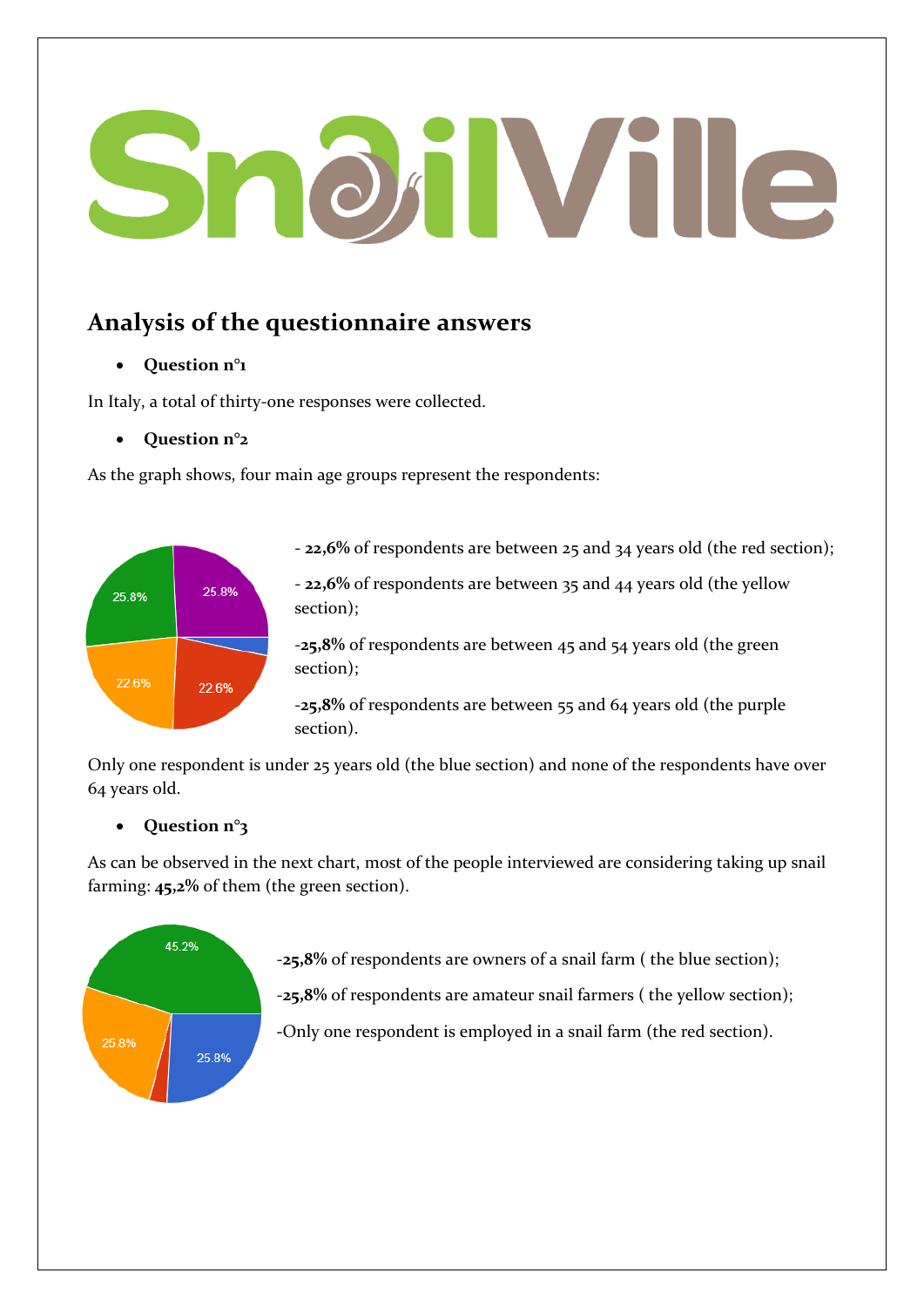#### • Question n°<sub>4</sub>

Regarding the export question, most of the respondents (**88,2%)** declare to produce for the domestic markets. In the graph, they are represented in the yellow section.



-In the red section, **11,8%** of the respondents declare to export their products, but only a little.

-Nobody exports a significant proportion of what produce.

# **Question n°5**

Most respondents have never received heliculture training: **51,6%** as the section purple shows;



**- 32.3%** of interviewed has attended a heliculture training organised by another snail farming business (the yellow section);

- only **16.1%** has attended a heliculture training organised by an industry body (the red section).

No respondents have attended a university course on snail farming or an online snail farming course based abroad.

# **Question n°6**

Most of interviewed affirmed that they received no support or guidance: **48,4%** (the yellow section).



**32,3%** of respondents affirmed to have received some guidance, but it was not very helpful (the red section);

Only **19,4%** of respondents affirmed to have received clear and helpful guidance.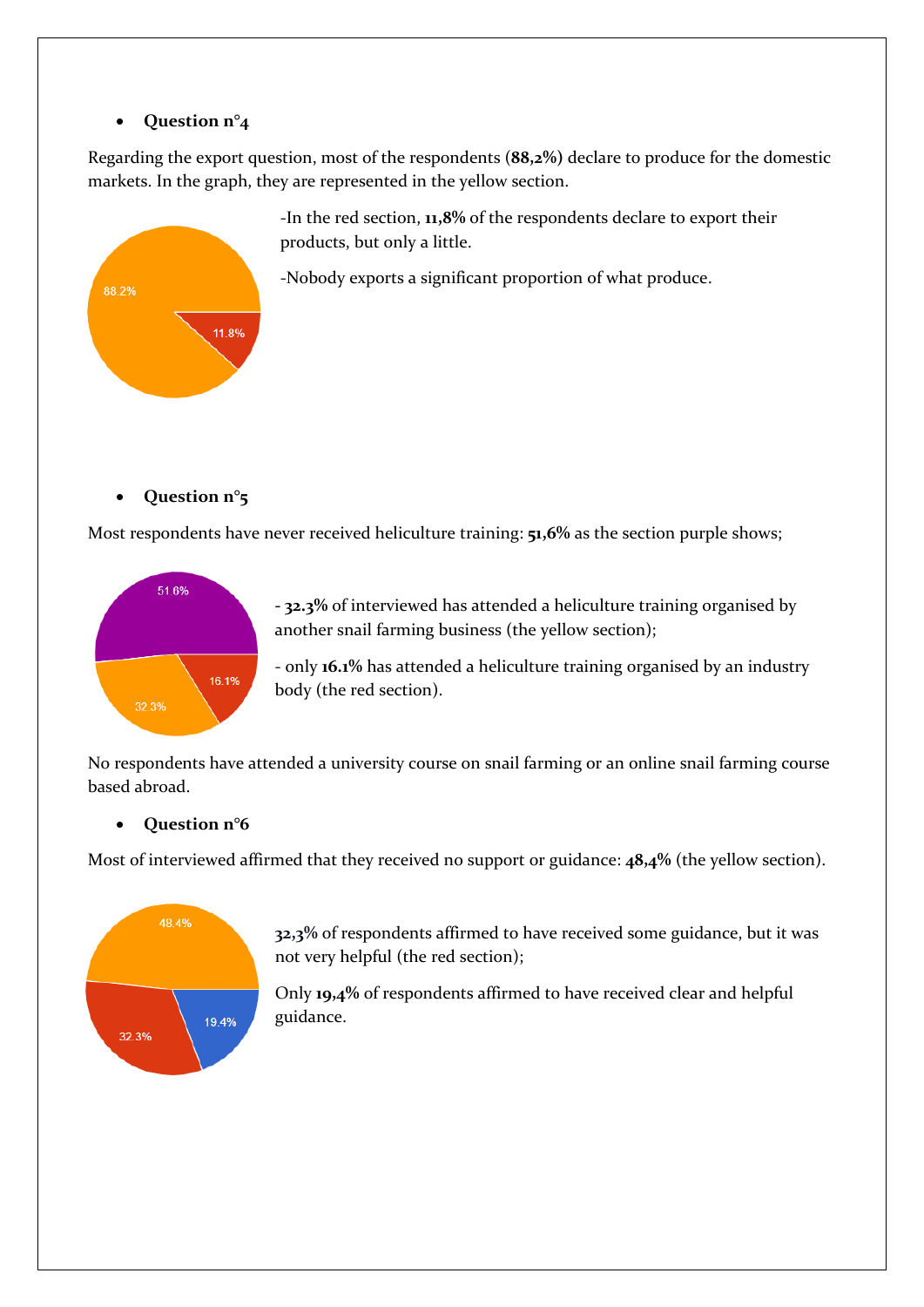#### **Question n°7**

As can be observed in the following graph, most respondents consider very usefully (51,6%) or usefully (25,8%) to have the agricultural knowledge and skills for a snail farmer.



#### **Question n°8**

Regarding the greatest barriers to successful snail farming, most of the respondents (61,3%) considered that the most relevant issue is outdoor rearing (e.g. predators, climate, escapes).



The other main responses are the following:

- **- 54,8%:** Insufficient funds and investment;
- **54,8%**: Complexity or insufficient knowledge of snail rearing and breeding;
- **35,5%:** Disease or other snail mortality issues;
- -**32,3%:** Lack of guidance or support;
- -**32,3%**: Lack of available trainings;

-**19,4%:** Poor national legislation or legal framework.

**Question n°9**

Regarding the main successful topics in snail farming, the respondents responded as follows: